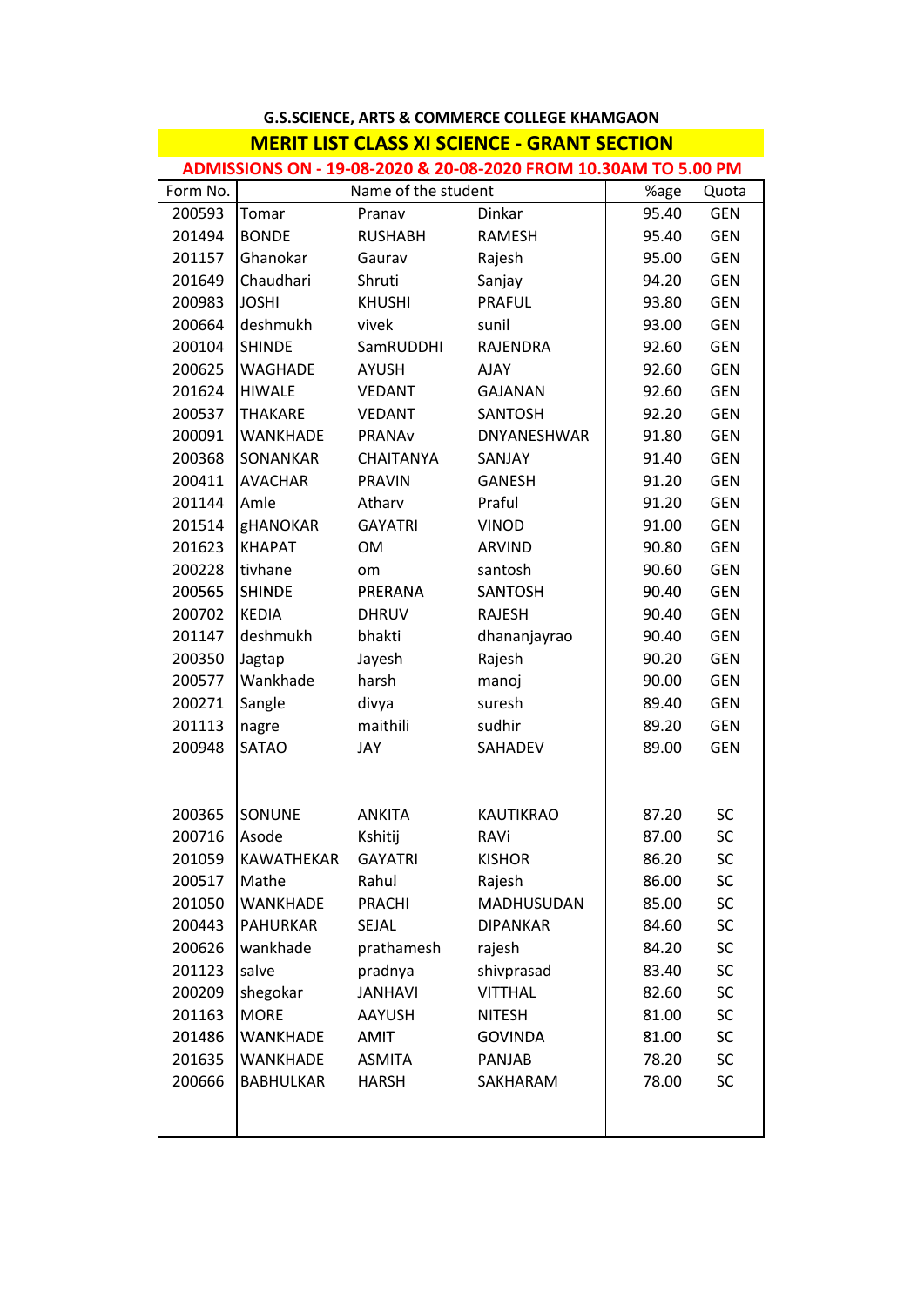| 200754 | Rathod          | Sanchit        | Vinod          | 83.80 | <b>ST</b>   |
|--------|-----------------|----------------|----------------|-------|-------------|
| 201597 | daberao         | vaibhav        | mangalsing     | 78.60 | <b>ST</b>   |
| 200494 | <b>DABERAO</b>  | <b>PRAVIN</b>  | <b>VITTHAL</b> | 76.40 | <b>ST</b>   |
| 200954 | thakur          | raj            | jitendra       | 58.40 | <b>ST</b>   |
|        |                 |                |                |       |             |
| 201601 | <b>JADHAV</b>   | <b>BHUSHAN</b> | PREMCHAND      | 77.20 | VJ          |
|        |                 |                |                |       |             |
| 200107 | dhole           | rutik          | prakash        | 88.20 | <b>NTB</b>  |
| 201585 | <b>ASALKAR</b>  | <b>DARSHAN</b> | <b>ARUN</b>    | 79.60 | <b>NTB</b>  |
| 201286 | <b>ANDHALE</b>  | <b>MANGESH</b> | <b>VIJAY</b>   | 78.00 | <b>NTB</b>  |
|        |                 |                |                |       |             |
| 200304 | SAPKAL          | <b>SHRUTI</b>  | SANTOSH        | 84.80 | <b>NTC</b>  |
| 201079 | <b>KUYTE</b>    | SWAPNIL        | <b>DINKAR</b>  | 82.00 | <b>NTC</b>  |
| 201640 | <b>HATKAR</b>   | PRANAV         | SOPAN          | 76.60 | <b>NTC</b>  |
|        |                 |                |                |       |             |
| 201612 | teredesai       | sujay          | prasad         | 86.20 | EWS         |
| 200341 | tiwari          | prarthana      | ritesh         | 79.20 | EWS         |
| 200775 | <b>JOSHI</b>    | PRATHAM        | VIJAY          | 77.80 | EWS         |
|        |                 |                |                |       |             |
| 200179 | <b>SUPEKAR</b>  | SANIKA         | <b>VINOD</b>   | 88.40 | <b>SEBC</b> |
| 200285 | <b>SHINDE</b>   | SEJAL          | SANJAY         | 86.00 | <b>SEBC</b> |
| 201084 | <b>GARAD</b>    | PRANALI        | <b>ARJUN</b>   | 86.00 | <b>SEBC</b> |
| 200361 | <b>BHUSARE</b>  | <b>ROSHAN</b>  | RAJENDRA       | 79.00 | <b>SEBC</b> |
| 200358 | <b>KEWARE</b>   | <b>SWARAJ</b>  | <b>DIPAK</b>   | 67.40 | <b>SEBC</b> |
|        |                 |                |                |       |             |
| 200282 | palhade         | pranav         | rajesh         | 88.60 | OBC         |
| 200852 | <b>NIRMAL</b>   | <b>JAYA</b>    | <b>DEVIDAS</b> | 88.60 | OBC         |
| 201600 | <b>DHORAN</b>   | SAMIKSHA       | SANJAY         | 88.40 | OBC         |
| 200201 | awalkar         | saurabh        | yashwant       | 88.00 | OBC         |
| 201468 | <b>BARDE</b>    | KALYANI        | <b>MANOHAR</b> | 88.00 | OBC         |
| 201574 | <b>BAGADE</b>   | <b>MAMTA</b>   | <b>PRAKASH</b> | 87.80 | OBC         |
| 200185 | patil           | parag          | sunil          | 87.40 | OBC         |
| 200184 | pandav          | abhishek       | pramod         | 86.60 | OBC         |
| 200313 | Lokhande        | bhagyashree    | vilas          | 86.40 | OBC         |
| 200354 | LOKHANDE        | BHAGYASHREE    | <b>VILAS</b>   | 86.40 | OBC         |
| 200974 | <b>DHORE</b>    | <b>HARSHAL</b> | RAMESHWAR      | 86.40 | OBC         |
| 201535 | surange         | ajinkya        | gajanan        | 86.40 | OBC         |
| 200551 | <b>KHATRI</b>   | <b>ARPITA</b>  | <b>VIKAS</b>   | 86.20 | OBC         |
| 200849 | donge           | sapana         | baliram        | 86.20 | OBC         |
| 200854 | <b>DONGE</b>    | SAPANA         | <b>BALIRAM</b> | 86.20 | OBC         |
| 200409 | Sultane         | Shruti         | Shankar        | 85.80 | OBC         |
| 200290 | <b>DHANOKAR</b> | PRANIT         | RAJENDRA       | 85.40 | OBC         |
| 200153 | <b>PATIL</b>    | SNEHA          | <b>AJAY</b>    | 85.20 | OBC         |
| 201609 | <b>BARDE</b>    | AMIT           | <b>VILAS</b>   | 84.60 | OBC         |
|        |                 |                |                |       |             |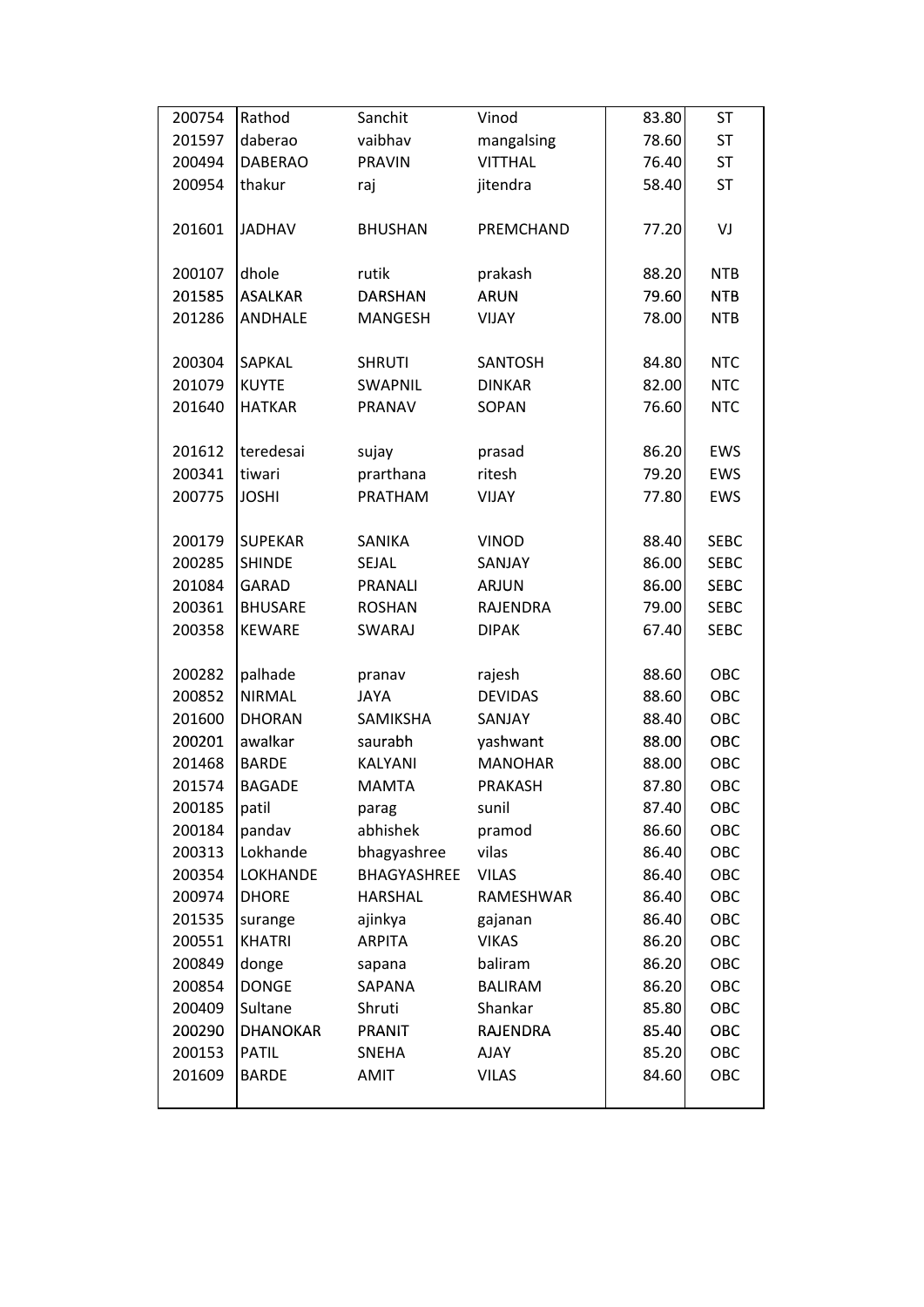## **G.S.SCIENCE, ARTS & COMMERCE COLLEGE KHAMGAON MERIT CLASS XI SCIENCE ‐ NONGRANT SECTION MERIT CLASS XI SCIENCE NONGRANT**

**ADMISSIONS ON ‐ 19‐08‐2020 & 20‐08‐2020 FROM 10.30AM TO 5.00 PM**

| Form No. | Name of the student |                 |                    | %age  |
|----------|---------------------|-----------------|--------------------|-------|
| 200430   | Vyas                | Girija          | Satyendra          | 88.60 |
| 201361   | Ingle               | <b>ABHISHEK</b> | SANTOSH            | 87.40 |
| 201533   | tikar               | sakshi          | gajanan            | 86.40 |
| 200192   | <b>WANKHADE</b>     | PRANALI         | DNYANESHWAR        | 84.40 |
| 200996   | <b>rAUT</b>         | ANIRUDDHA       | <b>nARENDRA</b>    | 84.40 |
| 200870   | <b>DESHMUKH</b>     | <b>HARISH</b>   | <b>NAJUKRAO</b>    | 84.20 |
| 200976   | Zaparde             | yash            | vilas              | 84.20 |
| 200585   | <b>VERULKAR</b>     | <b>NIKITA</b>   | VIJAY              | 83.80 |
| 201292   | <b>TOLAMBE</b>      | <b>VISHAKHA</b> | <b>DILIP</b>       | 83.60 |
| 201256   | <b>DESHMUKH</b>     | amey            | pradip             | 83.20 |
| 201560   | khanderao           | namrata         | santosh            | 83.20 |
| 201242   | warade              | shubham         | aadinath           | 83.20 |
| 201028   | <b>DOBALE</b>       | <b>MOHINI</b>   | SOPAN              | 83.00 |
| 200479   | <b>BODADE</b>       | <b>AYUSH</b>    | <b>ANANT</b>       | 83.00 |
| 200319   | <b>KHARCHE</b>      | <b>VIVEK</b>    | <b>YOGESH</b>      | 82.80 |
| 200219   | <b>SHEJOLE</b>      | <b>MANOJ</b>    | <b>VINOD</b>       | 82.40 |
| 200395   | <b>DANE</b>         | <b>ADITYA</b>   | <b>KAILASH</b>     | 82.20 |
| 201367   | <b>MURHE</b>        | OM              | ABHIMANYU          | 82.00 |
| 200913   | <b>TAYDE</b>        | VIJAYA          | <b>DINESH</b>      | 81.40 |
| 200841   | Dhole               | Hariom          | pandurang          | 81.00 |
| 200855   | Rajput              | <b>ADITYA</b>   | Anil               | 80.60 |
| 200089   | CHAUDHARI           | JAY             | <b>SUDHAKAR</b>    | 80.00 |
| 200733   | MANDEKAR            | <b>AMRUTA</b>   | <b>NARAYAN</b>     | 80.00 |
| 200543   | SAPKAL              | <b>PRAFUL</b>   | <b>ASHOK</b>       | 79.40 |
| 200674   | BHAGYAWAN           | <b>PREM</b>     | <b>SUNIL</b>       | 79.40 |
| 200620   | kolhe               | kanchan         | rameshwar          | 79.00 |
| 200902   | thosar              | ishan           | DNYANESHWAR        | 78.80 |
| 200441   | nagalkar            | aditya          | sanjay             | 78.20 |
| 200222   | <b>GHANKHEDE</b>    | <b>ANKITA</b>   | <b>NANDKISHOR</b>  | 78.00 |
| 200590   | <b>GAWALI</b>       | <b>KOMAL</b>    | RAJENDRA           | 78.00 |
| 200904   | umbarkar            | prashank        | suresh             | 77.60 |
| 201026   | <b>MORKHADE</b>     | VEDASHREE       | <b>AVINASH</b>     | 77.40 |
| 200966   | more                | aarti           | ganesh             | 77.20 |
| 200795   | <b>MOHITE</b>       | SHRADDHA        | DHANANJAY          | 77.20 |
| 200227   | ghorade             | rajesh          | rameshwar          | 76.40 |
| 201558   | <b>TAYADE</b>       | ANIMESH         | <b>GAJANAN</b>     | 76.40 |
| 201615   | <b>WASKAR</b>       | <b>SHRENIK</b>  | <b>OMPRKASH</b>    | 76.40 |
| 200360   | <b>WAGH</b>         | <b>RAJ</b>      | <b>SHRIKRUSHNA</b> | 76.20 |
| 200607   | Takwale             | PRATHAMESH      | Ajay               | 76.20 |
| 200816   | <b>MANKAR</b>       | <b>RAHUL</b>    | <b>VISHWANATH</b>  | 75.60 |
| 201567   | belurkar            | nakul           | ajay               | 75.60 |
| 200971   | yadav               | shrijay         | sunil              | 75.40 |
| 201040   | <b>WANKHADE</b>     | SHYAM           | SHRIKRUSHNA        | 75.40 |
|          |                     |                 |                    |       |
|          |                     |                 |                    |       |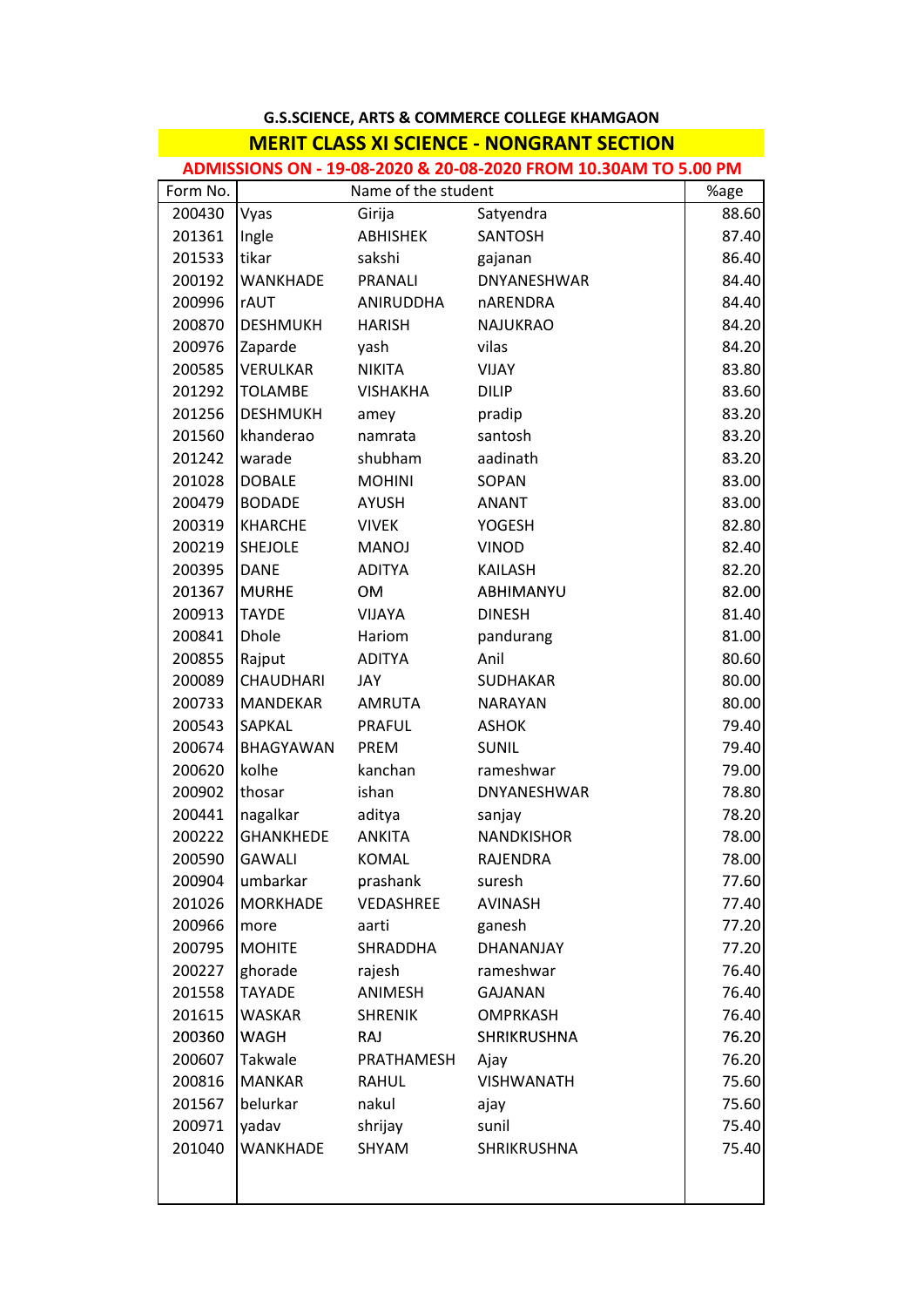| 201431<br>bharambe         | aarti            | dnyeshwar                    | 75.00 |
|----------------------------|------------------|------------------------------|-------|
| 201176                     |                  | SHAIKH TANVEEF SHAIKH TASLIM |       |
| 201482<br>dutonde          | swapnil          | suresh                       | 74.40 |
| 201060<br><b>VERULKAR</b>  | AKASH            | <b>KASHIRAM</b>              | 74.20 |
| 200877<br><b>iNGOLE</b>    | pRANAV           | dINESH                       | 74.00 |
| 200546<br>WAGHMARE         | RASIKA           | <b>RAVINDRA</b>              | 73.80 |
| 200239<br><b>SHAH</b>      | SATTARSHAH       | <b>TURABSHAH</b>             | 73.80 |
| 200821<br><b>DHOTE</b>     | <b>RUSHIKESH</b> | <b>EKNATH</b>                | 73.80 |
| <b>JOSHI</b><br>200482     | <b>HARSH</b>     | <b>RAJESH</b>                | 73.60 |
| 200582<br><b>AGINKAR</b>   | <b>NITYA</b>     | <b>GAJANAN</b>               | 73.60 |
| 200327<br>bodade           | suraj            | ganesh                       | 73.20 |
| PARDESH<br>200477          | YASH             | <b>DIPAK</b>                 | 73.20 |
| 200761<br><b>THOMBRE</b>   | <b>YOGESH</b>    | <b>GAJANAN</b>               | 73.20 |
| 201126<br>pardeshi         | yash             | dipak                        | 73.20 |
| <b>ATHAVALE</b><br>200344  | <b>NIRAJ</b>     | <b>VILAS</b>                 | 73.00 |
| 200334<br>damre            | abhay            | devendra                     | 73.00 |
| 201289<br>jawale           | aman             | dilip                        | 72.80 |
| 200558<br>ghonge           | pravin           | shridhar                     | 72.80 |
| 200418<br>gulve            | akashy           | ramlal                       | 72.60 |
| <b>KOLHE</b><br>200541     | <b>BHUSHAN</b>   | <b>NANDKISHOR</b>            | 72.60 |
| 200764<br><b>DANDE</b>     | <b>OM</b>        | <b>JAGADISH</b>              | 72.40 |
| 200963<br>yadav            | sujal            | vijay                        | 72.00 |
| 200377<br><b>BHALERAO</b>  | <b>GAYATRI</b>   | gajanan                      | 71.60 |
| 200613<br>raut             | chetan           | rameshwar                    | 71.20 |
| 201262<br>ANASANE          | <b>DIVYA</b>     | <b>ASHOK</b>                 | 71.20 |
| 200407<br>Kalpande         | Shital           | Gajanan                      | 71.00 |
| 200686<br>SARDAR           | <b>PRANAV</b>    | SHIVCHARAN                   | 70.80 |
| 200868<br><b>GAWAI</b>     | <b>SHREYA</b>    | <b>DILIP</b>                 | 69.80 |
| 200151<br>Paithane         | Pournima         | Madhukar                     | 69.40 |
| katle<br>201561            | swapnil          | vijay                        | 69.40 |
| 200900<br>suradkar         | sakshi           | anil                         | 69.20 |
| <b>BORAKHADE</b><br>200246 | AKASH            | <b>SUNIL</b>                 | 69.20 |
| 201165<br><b>BODADE</b>    | <b>TEJAS</b>     | PRABHAKAR                    | 69.20 |
| 200921<br>sangle           | rasika           | anil                         | 68.80 |
| 201001<br>aginkar          | rohit            | sanjay                       | 68.80 |
| Wagh<br>200447             | Bhushan          | Satish                       | 68.40 |
| <b>PATIL</b><br>200155     | AKSHAY           | <b>DNYANESHWAR</b>           | 68.20 |
| <b>BHOPLE</b><br>200140    | <b>RUPAL</b>     | <b>SURESH</b>                | 67.80 |
| 201604<br>SASANE           | <b>PRATIK</b>    | <b>GANESH</b>                | 67.20 |
| 201116<br><b>NAGPURE</b>   | PRAJWAL          | <b>RAJESH</b>                | 67.08 |
| <b>WAKODE</b><br>201013    | <b>GAURAV</b>    | <b>NIRANJAN</b>              | 67.00 |
| 200567<br><b>GHOGALE</b>   | PRANAV           | <b>RAVINDRA</b>              | 67.00 |
| <b>GOTARKAR</b><br>200707  | <b>ANKITA</b>    | DAYARAM                      | 67.00 |
| 200909<br>telang           | rohit            | milind                       | 66.60 |
| Khandare<br>200990         | SARIKA           | <b>VITTHAL</b>               | 66.40 |
| 200997<br>SARIKA           | <b>VITTHAL</b>   | KHANDARE                     | 66.40 |
| RAUT<br>200310             | <b>OM</b>        | SANJAY                       | 66.20 |
|                            |                  |                              |       |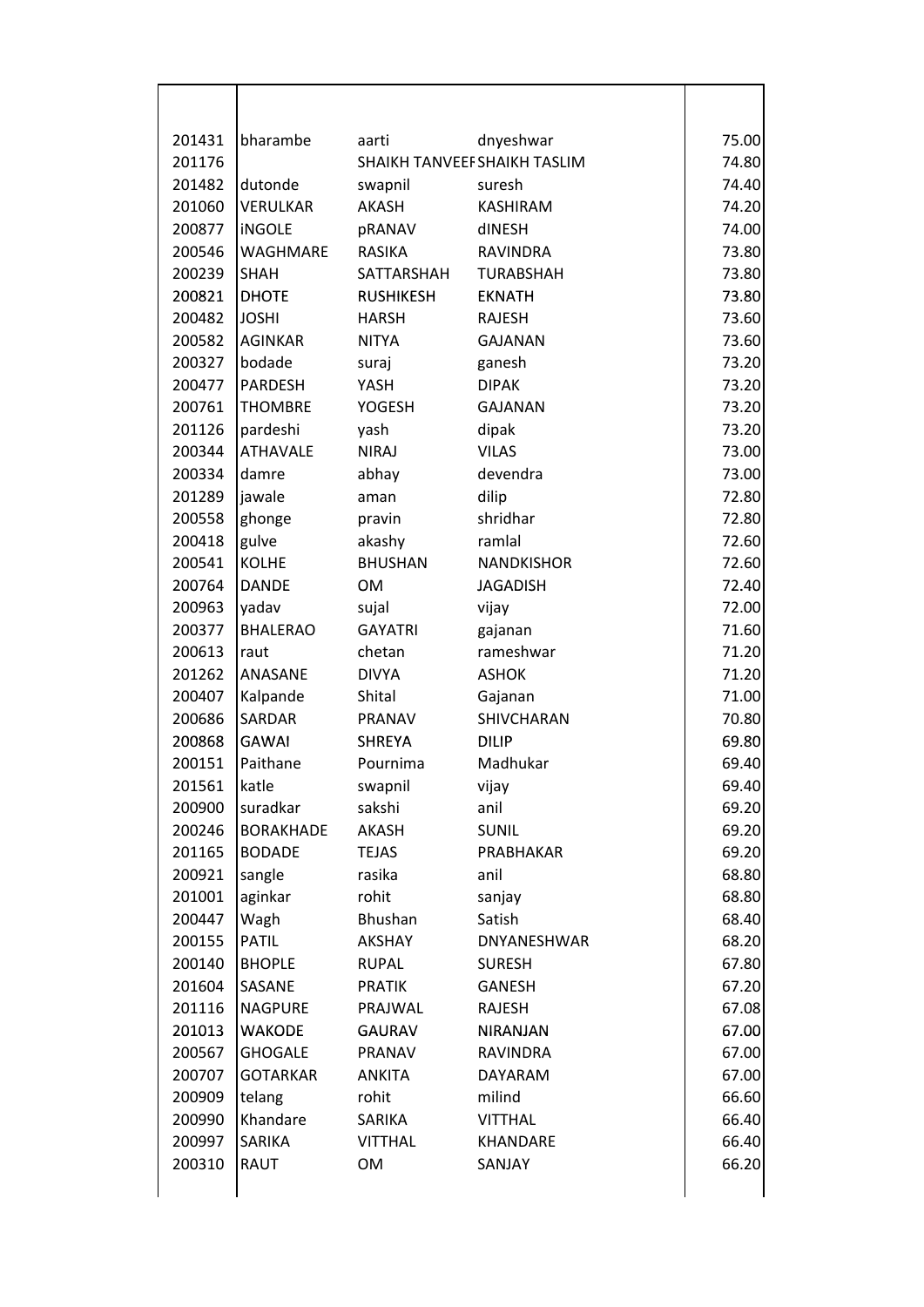| 201429 | <b>SHAIKH</b>    | <b>SAMEER</b>    | <b>SHAHID</b>  | 66.00 |
|--------|------------------|------------------|----------------|-------|
| 201027 | <b>PANPATIL</b>  | <b>PREM</b>      | <b>VIJAY</b>   | 65.00 |
| 201136 | sirsat           | shruti           | raju           | 64.60 |
| 201185 | <b>KALASKAR</b>  | <b>RAJESHRI</b>  | <b>JAGDEV</b>  | 64.40 |
| 200977 | <b>UJJAINKAR</b> | <b>GANESH</b>    | <b>BHIMRAO</b> | 64.20 |
| 201259 | thorat           | siddhant         | vilas          | 64.20 |
| 201268 | anasane          | durga            | omprakash      | 64.00 |
| 201273 | <b>BHOSALE</b>   | <b>VAISHNAVI</b> | <b>RAJESH</b>  | 63.00 |
| 201326 | Ingle            | <b>DHIRAj</b>    | Samadhan       | 62.04 |
| 201140 | <b>MANDVEKAR</b> | SOPAN            | DNYANESHWAR    | 61.00 |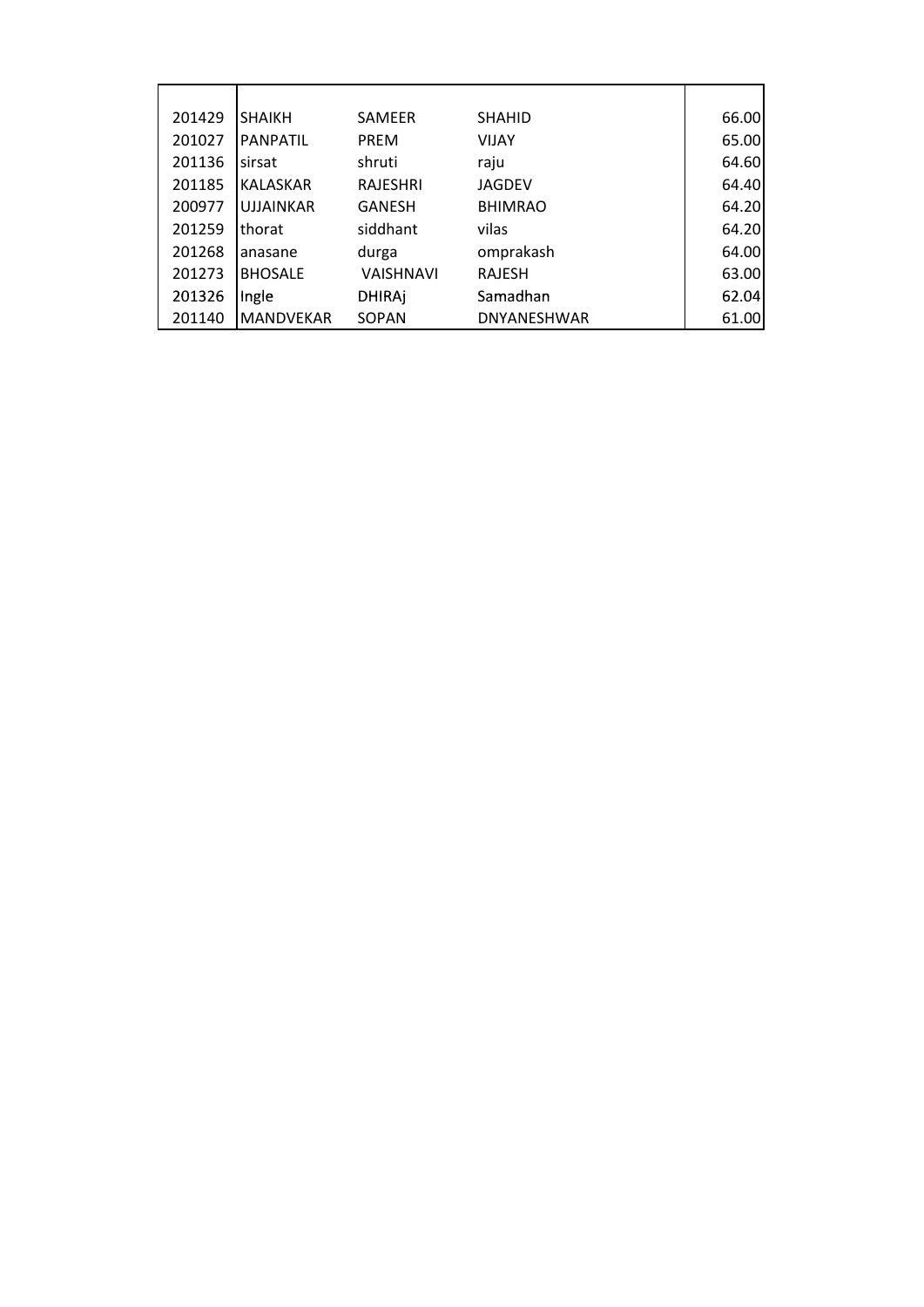| <b>G.S.SCIENCE, ARTS &amp; COMMERCE COLLEGE KHAMGAON</b>        |                   |                     |                   |       |  |
|-----------------------------------------------------------------|-------------------|---------------------|-------------------|-------|--|
| <b>MERIT CLASS XI COMMERCE [ENGLISH] - NONGRANT SECTION</b>     |                   |                     |                   |       |  |
| ADMISSIONS ON - 20-08-2020 & 21-08-2020 FROM 10.30AM TO 5.00 PM |                   |                     |                   |       |  |
| Form No.                                                        |                   | Name of the student |                   | %age  |  |
| 200088                                                          | <b>NATEKAR</b>    | <b>PRITI</b>        | SANTOSH           | 95.40 |  |
| 200177                                                          | <b>SHETE</b>      | YUVRAJ              | <b>VILAS</b>      | 94.60 |  |
| 200387                                                          | PIWALATKAR SNEHA  |                     | <b>JAYANT</b>     | 94.00 |  |
| 201551                                                          | <b>BHARUKA</b>    | NETAL               | <b>PRAVIN</b>     | 93.40 |  |
| 200533                                                          | <b>CHANDAK</b>    | <b>KHUSHI</b>       | <b>VISHAL</b>     | 92.20 |  |
| 201081                                                          | <b>TAYDE</b>      | <b>ANJU</b>         | <b>ANIL</b>       | 92.20 |  |
| 201325                                                          | GHANOKAR          | GAYATRI             | <b>VINOD</b>      | 91.00 |  |
| 201153                                                          | <b>JADHAO</b>     | VISHAL              | SANTOSHRAO        | 88.80 |  |
| 200704                                                          | WAGH              | <b>KUNAL</b>        | <b>ASHOK</b>      | 88.00 |  |
| 201130                                                          | <b>KOLASE</b>     | <b>DIPTI</b>        | <b>RAMESH</b>     | 87.00 |  |
| 200838                                                          | <b>VAIDYA</b>     | PREMA               | <b>BALKRUSHNA</b> | 86.80 |  |
| 201016                                                          | <b>SARODE</b>     | APEKSHA             | <b>VILAS</b>      | 86.80 |  |
| 201631                                                          | <b>KASTURE</b>    | SARVESH             | PRAMOD            | 86.60 |  |
| 200261                                                          | <b>AVACHAR</b>    | DHANANJAY           | <b>SURESH</b>     | 84.40 |  |
| 200881                                                          | LOKHANDE          | SAMARTH             | <b>HEMANT</b>     | 83.80 |  |
| 200728                                                          | <b>AMBHORE</b>    | <b>AMRUTA</b>       | <b>VIJAY</b>      | 83.40 |  |
| 201645                                                          | <b>SHENDE</b>     | PRIYA               | <b>GANESH</b>     | 83.20 |  |
| 200885                                                          | DESHMUKH SHRAVANI |                     | <b>NITIN</b>      | 82.40 |  |
| 200675                                                          | SATPUTALE         | NEHA                | SANTOSH           | 81.60 |  |
| 201046                                                          | <b>KAKAD</b>      | CHANCAL             | <b>VINOD</b>      | 81.07 |  |
| 201202                                                          | SOLANKE           | <b>RUSHIKESH</b>    | <b>SUBHASH</b>    | 80.60 |  |
| 200520                                                          | HINGANE           | <b>POOJA</b>        | CHINTAMAN         | 80.20 |  |
| 201495                                                          | SHEGOKAR          | POOJA               | <b>SUBHASH</b>    | 80.20 |  |
| 200270                                                          | <b>BORADE</b>     | DRUVIKA             | <b>NILESH</b>     | 80.00 |  |
| 200234                                                          | KHANDARE          | SAKSHI              | RAMKRUSHNA        | 79.80 |  |
| 200503                                                          | <b>BARABDE</b>    | DNYANESH            | <b>ARJUN</b>      | 79.80 |  |
| 200945                                                          | <b>SATAO</b>      | YASH                | DNYANESHWAR       | 79.40 |  |
| 201323                                                          | <b>BOCHARE</b>    | <b>PRAFUL</b>       | <b>NARAYAN</b>    | 79.00 |  |
| 200848                                                          | <b>BHOPALE</b>    | <b>PALLAVI</b>      | <b>KASHINATH</b>  | 78.80 |  |
| 200485                                                          | AWACHAR           | ANJALI              | <b>RAJESH</b>     | 78.60 |  |
| 200521                                                          | <b>BODADE</b>     | SAHIL               | PRASHANT          | 78.40 |  |
| 200512                                                          | <b>BAHAL</b>      | <b>PRATIK</b>       | <b>VINOD</b>      | 77.80 |  |
| 200711                                                          | <b>CHAVAN</b>     | <b>SHWETA</b>       | <b>SOMNATH</b>    | 77.60 |  |
| 200651                                                          | <b>DEVANSHI</b>   | <b>VIJAY</b>        | <b>MISHRA</b>     | 77.40 |  |
| 200381                                                          | <b>JOSHI</b>      | PARTH               | PRASHANT          | 77.20 |  |
| 201554                                                          | <b>ROHIT</b>      | DNYANESHWAR RINDHE  |                   | 77.00 |  |
| 200637                                                          | SATAV             | <b>POONAM</b>       | <b>GAJANAN</b>    | 76.80 |  |
| 200859                                                          | <b>WANKHADE</b>   | <b>GOPAL</b>        | <b>BHAGWAT</b>    | 76.60 |  |
| 201065                                                          | PALASKAR          | <b>VAISHNAVI</b>    | <b>SURESH</b>     | 76.40 |  |
| 200269                                                          | RAJGURE           | GAURI               | PRASHANT          | 76.20 |  |
| 200727                                                          | RAUT              | SAKSHI              | <b>DINKAR</b>     | 76.20 |  |
| 200275                                                          | SAINI             | <b>JITESH</b>       | <b>FATECHAND</b>  | 76.00 |  |
| 201135                                                          | <b>KOTHALE</b>    | PRATIMA             | RAJU              | 76.00 |  |
|                                                                 |                   |                     |                   |       |  |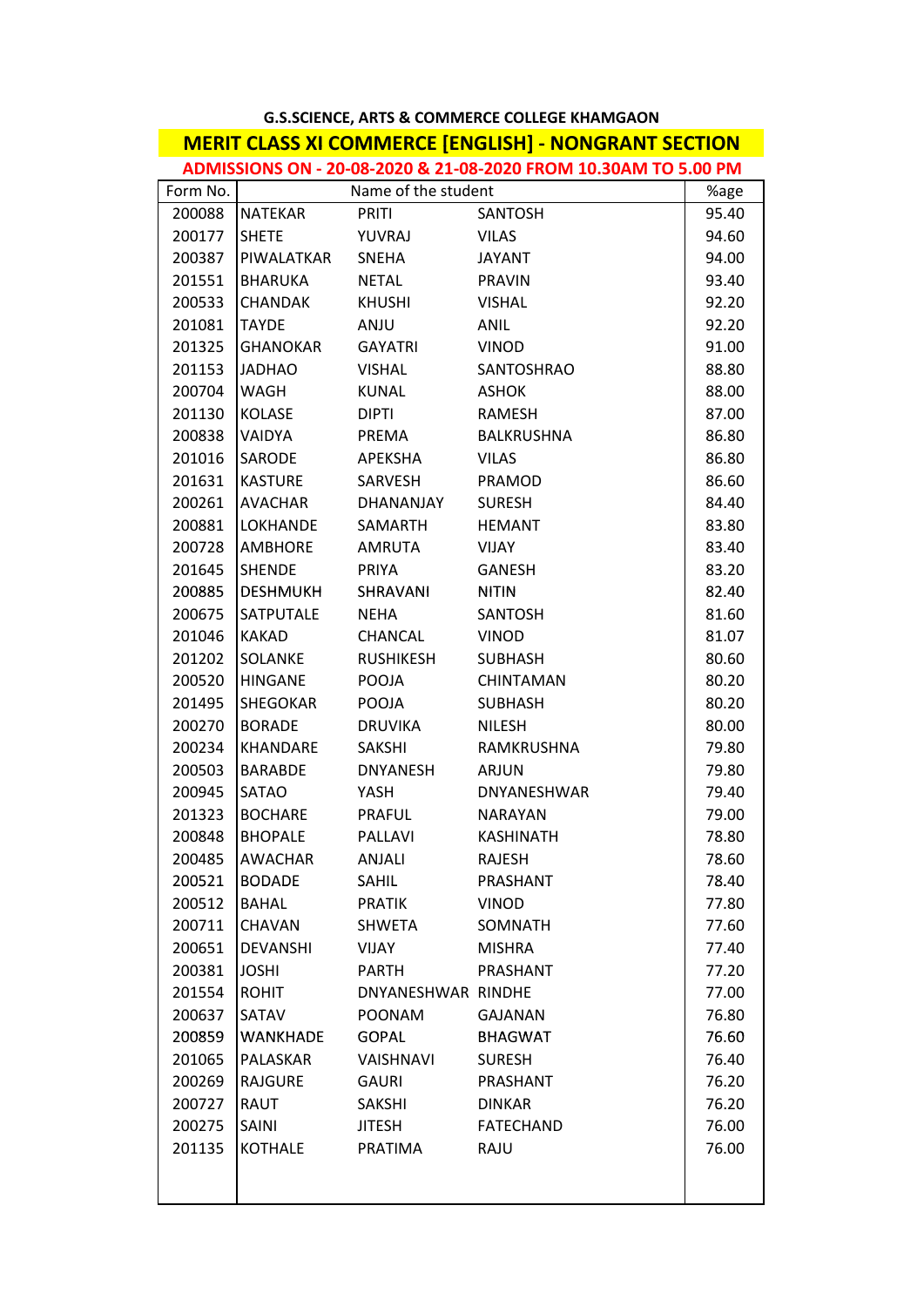| 200484 | <b>RUSHIKESH</b> | SANTOSH          | <b>CHONDKAR</b>   | 75.80 |
|--------|------------------|------------------|-------------------|-------|
| 200922 | <b>CHAMBHATE</b> | POOJA            | <b>GANESH</b>     | 75.80 |
| 201386 | <b>KALANGE</b>   | SHAM             | <b>MAROTI</b>     | 75.60 |
| 201032 | <b>GHOGRE</b>    | RANI             | <b>GANESH</b>     | 75.20 |
| 200765 | <b>PUROHIT</b>   | LALIT            | <b>KAILASH</b>    | 75.20 |
| 201082 | <b>SHELAR</b>    | <b>NAMRATA</b>   | NARENDRA          | 75.00 |
| 200991 | PAWAR            | CHITRALEKHA      | <b>DILIP</b>      | 74.80 |
| 200970 | SATPUTE          | <b>DHANASHRI</b> | <b>SHSHIKANT</b>  | 74.60 |
| 201360 | <b>INGLE</b>     | ARCHANA          | <b>ULHAS</b>      | 74.00 |
| 201132 | NIMBALKAR        | PRIYANKA         | <b>GAJANAN</b>    | 73.80 |
| 200723 | <b>TAMBAT</b>    | YADNIKA          | <b>GIRISH</b>     | 73.80 |
| 201125 | <b>KOTHALE</b>   | <b>YOGITA</b>    | SANJAY            | 73.80 |
| 201576 | <b>RAHANE</b>    | ADITYA           | ANANTA            | 73.60 |
| 200632 | <b>KALASKAR</b>  | PAYAL            | <b>SUNIL</b>      | 73.40 |
| 200481 | <b>TAHTE</b>     | ANUJA            | <b>GANESH</b>     | 72.80 |
| 201544 | <b>SATAO</b>     | RASHMI           | LAXMAN            | 72.80 |
| 201598 | <b>FERAN</b>     | ATHARVA          | MADHUKAR          | 72.80 |
| 200086 | <b>FATE</b>      | <b>SUYASH</b>    | <b>GIRIDHAR</b>   | 72.60 |
| 201276 | <b>BAHAD</b>     | <b>SHUBHAM</b>   | <b>SURESH</b>     | 72.60 |
| 200186 | <b>JOSHI</b>     | <b>GANESH</b>    | <b>VIJAY</b>      | 72.40 |
| 200746 | PANJWANI         | <b>SURESH</b>    | <b>MOHAN</b>      | 72.40 |
| 200373 | <b>UJJAINKAR</b> | POONAM           | <b>HARIDAS</b>    | 71.80 |
| 200923 | <b>BHONGE</b>    | <b>RUTIK</b>     | <b>ASHOK</b>      | 71.80 |
| 200747 | <b>GUPTA</b>     | AYUSH            | PRASHANT          | 71.80 |
| 201235 | <b>KHODKE</b>    | SAKSHI           | <b>GAJANAN</b>    | 71.20 |
| 201083 | <b>JOSHI</b>     | <b>VINIT</b>     | <b>RAMESH</b>     | 71.00 |
| 201227 | <b>INGOLE</b>    | <b>VISHAKHA</b>  | <b>SANTOSH</b>    | 69.60 |
| 201134 | NIMBALKAR        | NIKITA           | KADUBHAU          | 69.20 |
| 200998 | <b>CHANDAK</b>   | <b>DEVESH</b>    | <b>MANOJ</b>      | 69.20 |
| 201569 | <b>KUTTY</b>     | <b>DEVIKA</b>    | <b>SHAJI</b>      | 69.20 |
| 200231 | LAHUDKAR         | POONAM           | PANDURANG         | 68.00 |
| 200993 | <b>KHANDARE</b>  | <b>ANISHA</b>    | <b>ANANTA</b>     | 68.00 |
| 200995 | <b>SUKALE</b>    | <b>MRUNAL</b>    | <b>MAHADEO</b>    | 67.80 |
| 201384 | <b>TOLAMBE</b>   | <b>RIYA</b>      | <b>MAHESH</b>     | 67.00 |
| 200396 | <b>PATEL</b>     | <b>ABHISHEK</b>  | <b>DHARMESH</b>   | 67.00 |
| 201159 | <b>TELANG</b>    | <b>ROHIT</b>     | <b>MILIND</b>     | 66.60 |
| 201066 | <b>BAND</b>      | <b>RAUNAK</b>    | <b>GAJANAN</b>    | 66.40 |
| 200297 | <b>KUKREJA</b>   | JAYESH           | NARENDRA          | 66.40 |
| 200744 | PANJAWANI        | <b>BHAVESH</b>   | <b>BHAGWANDAS</b> | 66.40 |
| 200699 | <b>GUPTA</b>     | <b>MAHAK</b>     | RAM               | 66.20 |
| 200182 | <b>LOKHANDE</b>  | YASH             | RAJESH            | 65.80 |
| 200671 | <b>KUSHWAHA</b>  | <b>KRISHNA</b>   | <b>NATHUNI</b>    | 65.40 |
| 201148 | <b>VASATKAR</b>  | <b>POONAM</b>    | SANJAY            | 65.20 |
| 201290 | <b>BODADE</b>    | SAKSHI           | RAMESHWAR         | 64.60 |
| 200314 | THAKARE          | <b>NARAYAN</b>   | <b>KISHOR</b>     | 64.60 |
| 200253 | <b>PUNDKAR</b>   | <b>RUGVED</b>    | <b>NILESH</b>     | 64.40 |
| 201201 | SATAV            | <b>ROHIT</b>     | <b>DEVESH</b>     | 64.20 |
| 200581 | <b>INGLE</b>     | SONALI           | SANJAY            | 63.80 |
|        |                  |                  |                   |       |
|        |                  |                  |                   |       |